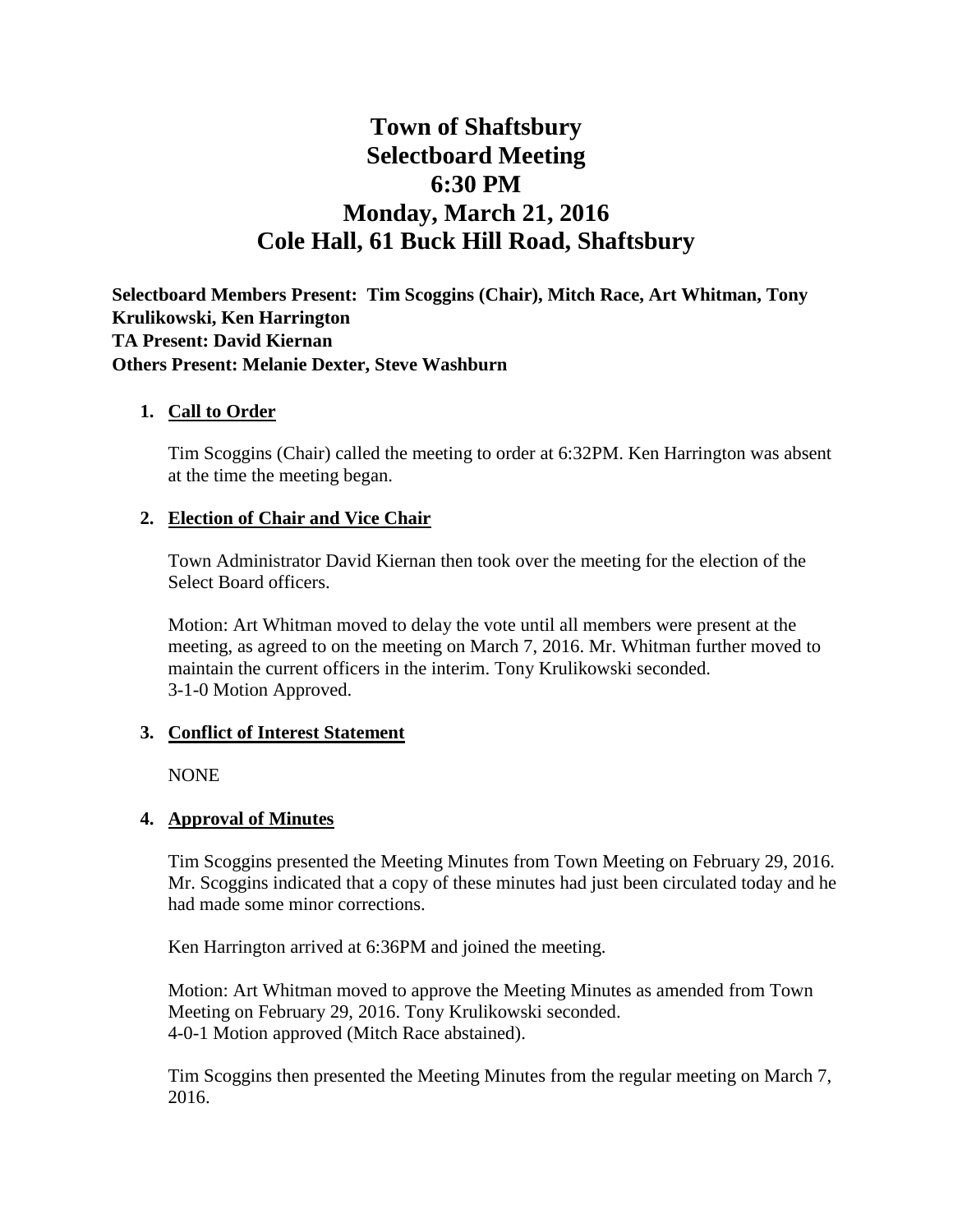Motion: Mitch Race moved to approve the Meeting Minutes from March 7, 2016. Art Whitman seconded. 4-0-1 Motion approved (Tim Scoggins abstained).

#### **5. Election of Chair and Vice Chair**

Art Whitman requested that the meeting be turned back over to David Kiernan for the election of officers.

David Kiernan called for nominations for the position of Chairman.

Motion: Mitch Race moved to elect Tim Scoggins as Chairman of the Selectboard. Art Whitman seconded. 5-0-0 Motion approved.

David Kiernan then called for nominations for the position of Vice Chairman of the Selectboard.

Motion: Tony Krulikowski moved to elect Mitch Race as Vice Chairman of the Selectboard. Ken Harrington seconded. 5-0-0 Motion approved.

#### **6. Warrants**

Motion: Mitch Race moved to approve Check Warrant #30 \$18,633.92. Tony Krulikowski seconded. 5-0-0 Motion approved.

Motion: Mitch Race moved to approve Retirement Warrant #30 \$96.83. Tony Krulikowski seconded. 5-0-0 Motion approved.

Motion: Mitch Race moved to approve Payroll Warrant #19 \$18775.76. Tony Krulikowski seconded. 5-0-0 Motion approved.

## **7. Announcements**

Mitch Race announced that the Shaftsbury Historical Society's ceremony to honor Shaftsbury's 3rd Annual Ordinary Hero would be held on June 4, 2016 from 2:00PM to 4:00PM at the Galusha Homestead.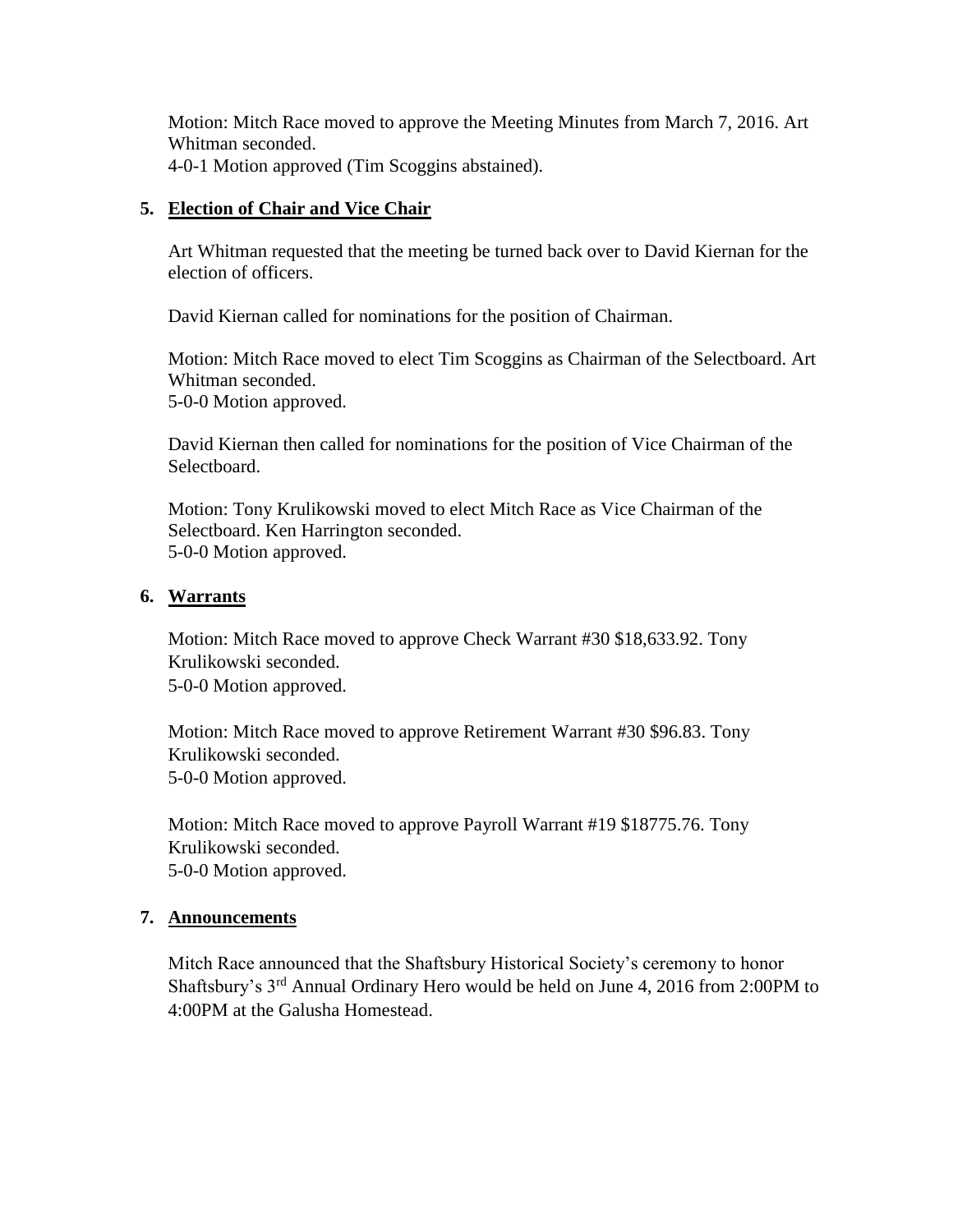#### **8. Annual Appointments**

Tim Scoggins presented a list of appointees for Town Officers to be approved by the Selectboard:

| Animal Control Officer:                         | Traci Mulligan        |
|-------------------------------------------------|-----------------------|
| <b>Bennington County Regional Commissioner:</b> | Ken Harrington        |
| <b>Emergency Coordinator:</b>                   | <b>Jerry Mattison</b> |
| <b>Energy Coordinator:</b>                      | <b>Ben Hulett</b>     |
| Health Officer:                                 | Jackie Myers          |
| Deputy Health Officer:                          | Traci Mulligan        |
| Town Service Officer:                           | Jackie Myers          |
| Tree Warden:                                    | Jim White             |

Tim Scoggins proposed eliminating the position of Deputy Health Officer and he expressed some concerns over Ms. Mulligan's understanding of her responsibilities in the position as she believed she was only responsible for dog bites. David Kiernan commented that the position was needed in case Jackie Myers was unavailable and that Traci Mulligan does understand the duties of the position.

Mr. Scoggins said that he also looked into eliminating the position of Energy Coordinator but he was informed by the State that this is a required position.

Art Whitman asked if all of the appointees had been contacted and had given their consent. David Kiernan replied that they had.

Motion: Art Whitman moved to accept the appointments of the Town Officers as presented by Mr. Kiernan. Mitch Race seconded. 5-0-0 Motion approved.

Tim Scoggins then informed the Board that there were not the required amounts of votes cast at the elections on March  $1<sup>st</sup>$  to fill the position of Town Agent. Mr. Scoggins contacted the Vermont League of Cities and Towns regarding the position and he was informed that while the post is still formally required, it's an anachronism and many towns in the State do not even warn it on their ballot. Mr. Scoggins suggested that the Board decline to fill the post for this year. No motion was made.

Finally, Mr. Scoggins presented the positions up for re-appointment on the Development Review Board and the Planning Commission.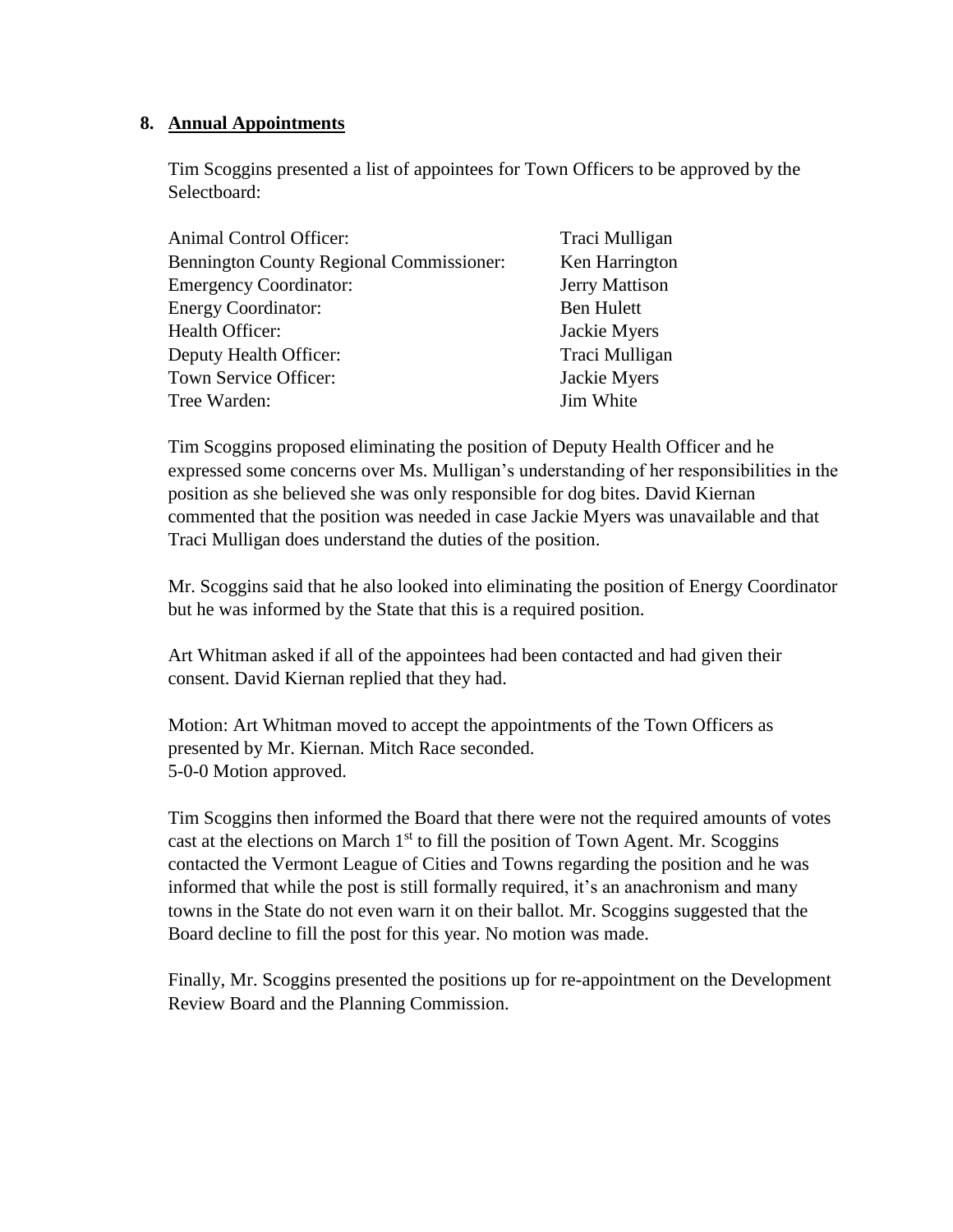Development Review Board

| Michael Biddy: | 3-year term expiring in 2019           |
|----------------|----------------------------------------|
| Michael Day:   | 3-year term expiring in 2019           |
| Jay Palmer:    | 1-year alternate term expiring in 2017 |

Motion: Mitch Race moved to accept the appointments as outlined above to the Development Review Board. Tony Krulikowski seconded. 5-0-0 Motion approved.

Planning Commission

| Briee Della Rocca: | 3-year term expiring in 2019 |
|--------------------|------------------------------|
| Michael Foley:     | 3-year term expiring in 2019 |
| David Mance:       | 3-year term expiring in 2019 |

Motion: Art Whitman moved to accept the appointments as outlined above to the Planning Commission. Mitch Race seconded. 5-0-0 Motion approved.

Mitch Race pointed out that there is currently one 3-year term position and one 1-year alternate position open on the Development Review Board. Mr. Race asked for interested individuals to submit letters to the Town Administrator.

## **9. Treasurer's Report – Melanie Dexter**

Melanie Dexter presented a handout to the Selectboard with a mid-month snapshot of the Town's finances. Ms. Dexter noted the interfund transfers from the now-closed reserve accounts and a "per parcel" payment from the State that was transferred to the Listers' reserves. Ms. Dexter went on to say that the Town's finances are in "good shape."

Ms. Dexter also reported that the Town had responded to the external auditors final requests and that the final report was expected from Sullivan & Powers at the end of the week. David Kiernan said that the Town had already taken steps to make the changes that the auditors had requested, including establishing "back-ups" for financial personnel and taking a townwide inventory. Tim Scoggins confirmed with Ms. Dexter and Mr. Kiernan that the Town is now moving toward being audited on an annual basis.

## **10. Road Foreman Report**

Steve Washburn came before the Selectboard to deliver his report on the roads. Mr. Washburn said the Road Crew had been busy trimming brush on Trumbull Hill Road and Bennett Hill Road, as well as removing leaves and debris from ditches. Mr. Washburn said the crew had also been busy patching holes and that he believed that the worst of the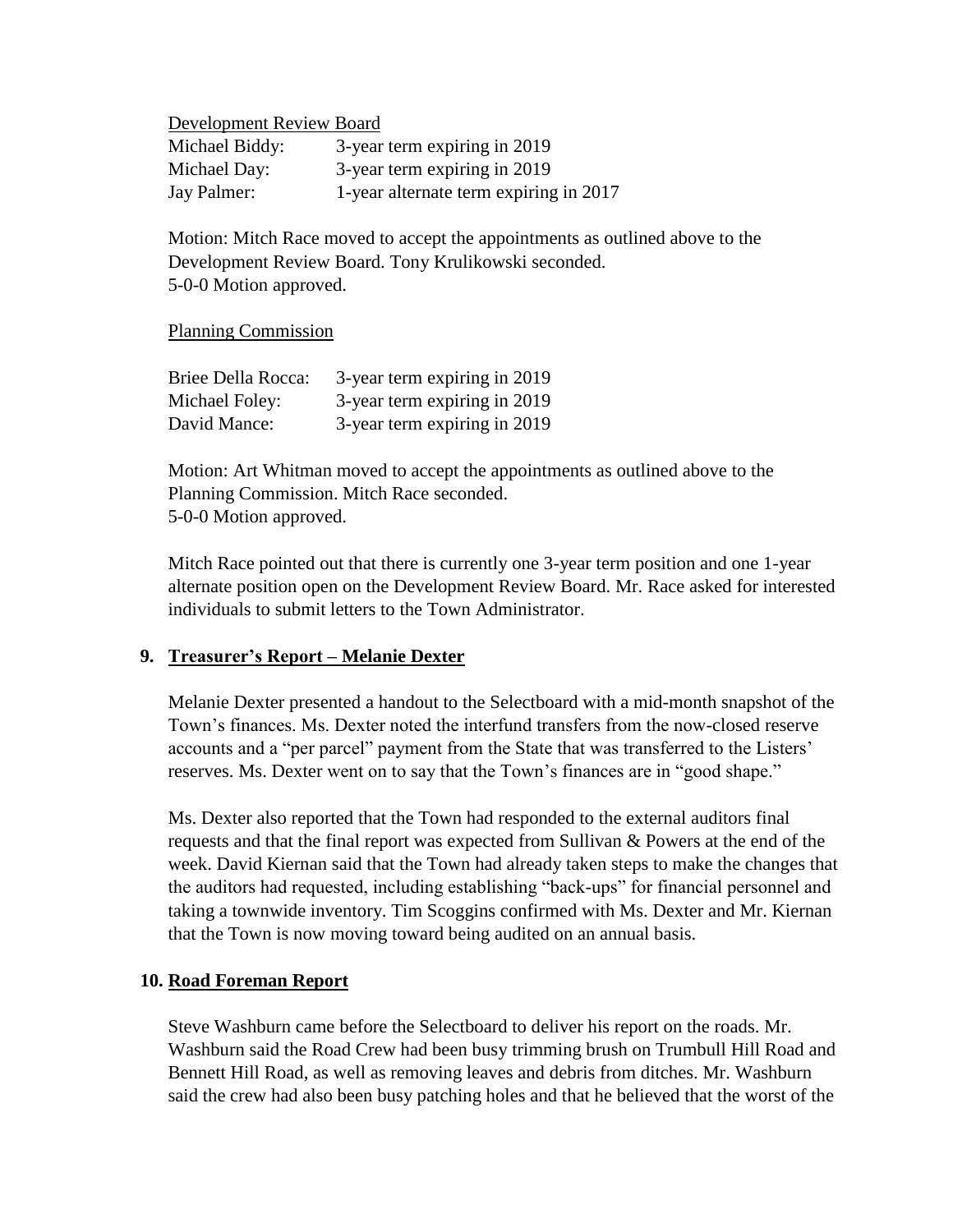frost was over. The Road Crew is also working on some patch grading. Tim Scoggins asked how the conditions were out in Shaftsbury Hollow and Mr. Washburn said that the roads were holding up well and that he would be meeting with an engineer from Summit Engineering to examine the section above Dwyer's Camp Road. David Kiernan said that he hoped the engineer's report could be received in time to apply for a grant for the repair portion of the project in that section of the road.

Art Whitman commended the crew on getting out and grading the roads so early in he spring season. Steve Washburn said that the crew would be working on Daniels Road as it dried out and also the end of Glastenbury Road. David Kiernan pointed out that with so little sand used this winter, the Town would be ahead for next year and he and Mr. Washburn are looking to use the money already set aside in the budget for road materials to refabric Cider Mill Road and Bahan Road. Mr. Kiernan also indicated that he was looking to chip-seal Hidden Valley Road and Birch Hill, in addition to Paran Acres. Ken Harrington suggested some of the funds be put toward dust control and Mr. Kiernan agreed that dust control and stumping were also important projects.

The Selectboard then revisited the water runoff issue on Blueberry Hill and it was determined that Steve Washburn would work up an estimate fix the problem with the least impact on the property owners' before an engineer was to be consulted.

#### **11. Town Meeting Election Results**

Tim Scoggins reviewed the following results from the Town Meeting election held on March 1, 2016:

- a) Shaftsbury Community House the voters passed the measure to exempt the property from real estate taxes for a period of five (5) years.
- b) All community appropriation requests were approved besides the request to fund the Martha Canfield Library in Arlington.
- c) North Road purchase the voters approved the purchase of real estate located at 510 North Road.
- d) Town Highway Garage location the voters consented to the placement of the Town Highway Garage on property adjacent to the former landfill.

Art Whitman expressed concern over the amount of "no" votes and undecided voters concerning the placement of the new Town Garage and feared that a bond later in the year could be voted down. Mr. Whitman went on to say that he felt that the Selectboard needs to get out and "sell this thing" over the coming months. Mr. Whitman said that in his discussions with the public, he learned that the voters had a variety of reasons for voting against the garage location.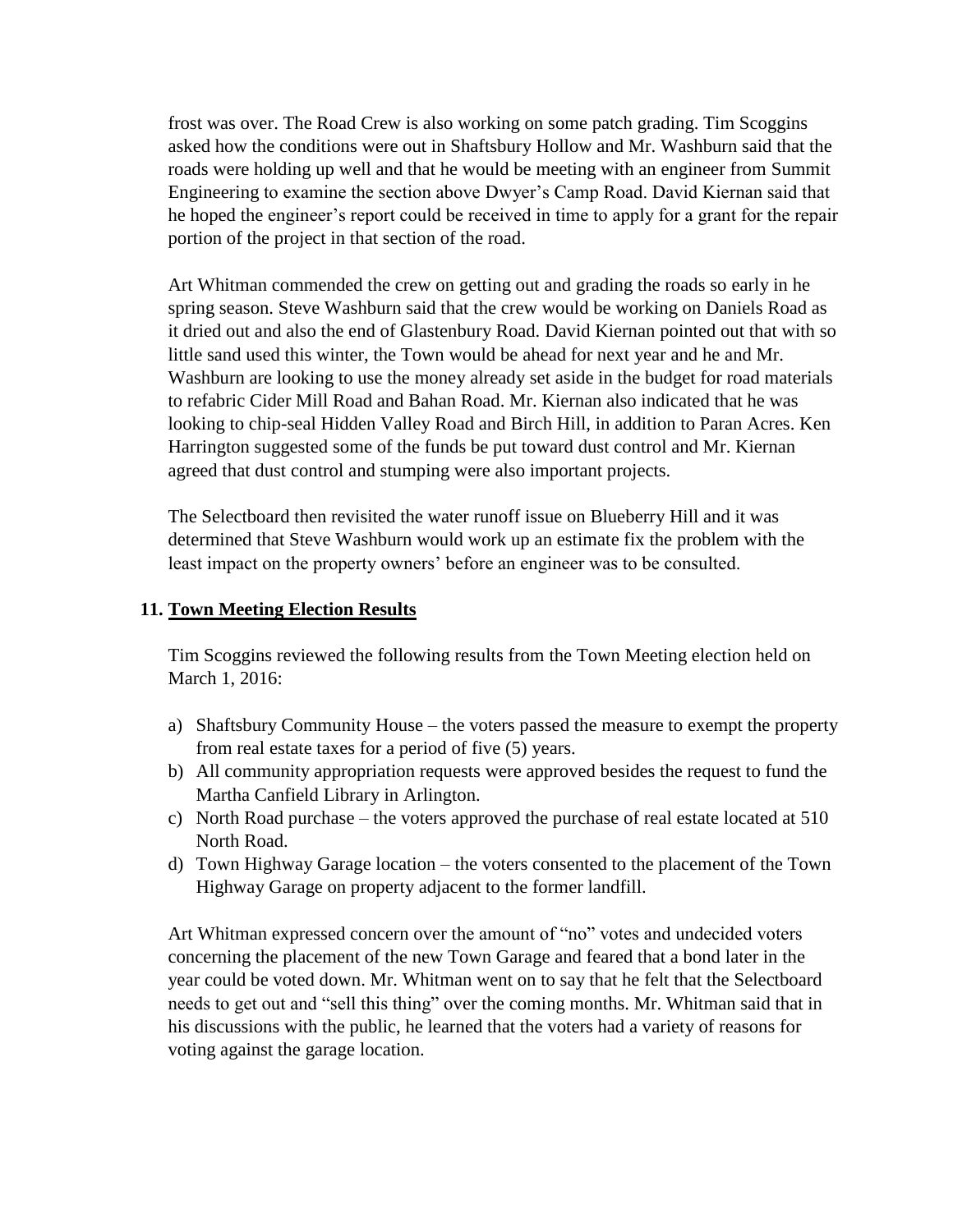## **12. Highway Garage**

Tim Scoggins said that the Selectboard would need to make a decision about the placement of the buildings on the properties owned by the Town off of North Road. The Board will need to decide if the new garage should be placed at the previously discussed site or if the garage and outbuildings should be placed closer to the road.

Ken Harrington reported that he had spoken to a contact at the State of Vermont who had been referred by Ed Corey at the previous Regular Meeting and that the State would send a report to the Selectboard regarding water quality at the site. Tim Scoggins said that he had also been in contact with the same individual and that she had indicated that the site was okayed for a municipal garage. Mr. Scoggins further acknowledged that some wells tested had yielded results that were not acceptable by State standards but that bringing bottled water in for drinking by the Road Crew would not be a hardship.

Mitch Race reminded the Board and the public that the site previously discussed for the placement of the garage had been permitted and that a new location on Town-owned land would have to be permitted and engineered, at an additional expense to the Town.

Tim Scoggins pointed out that a garage placed closer to the road had advantages such as being more visible (for security reasons) and eliminating the needs for the construction of a long driveway. Art Whitman said that he wondered if a steep driveway to the original site would violate Development Review Board standards.

Tim Scoggins suggested that Selectboard and Road Crew stake out the footprint of the building and salt shed before contacting any engineer regarding the project. Ken Harrington reminded the Board that slow removal should be kept in mind when plotting out a potential site, as well as the fact that a tractor trailer truck will need room to turn around for material deliveries.

Art Whitman suggested an alternate route into the originally proposed garage site may be found on a road that slopes toward Airport Road but that he believed that some of this route would encroach on another property owner's land.

A brief discussion then followed regarding the requirements for the salt and sand mixture used in winter months. Art Whitman inquired if the pile of mix needed to be covered. David Kiernan said that an impermeable surface was required and that it was ideal for the mix to be covered as it would last longer, particularly if the entire batch needed to be purchased at the beginning of the season.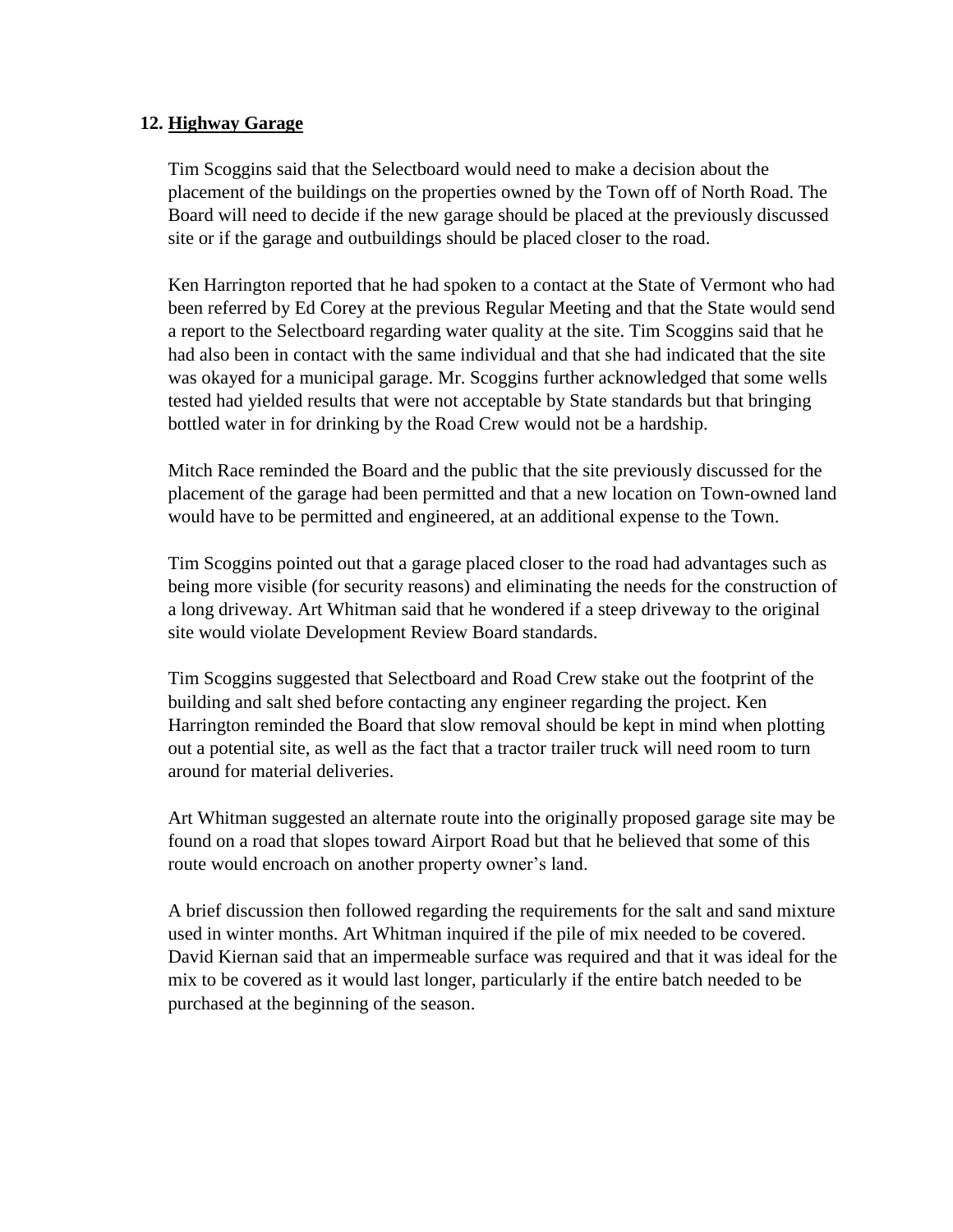## **13. Cole Hall Projects**

David Kiernan presented a draft request for proposals for the interior painting on the 2<sup>nd</sup> floor of Cole Hall. Mr. Kiernan said that there was indeed money in the budget for such a project bit that it would not be cheap due to the intense preparations required on the wall and trim. Mr. Kiernan said that some of the tin would need to be replaced before being painted a bright white color and that the light fixtures and fans would also be replaced at the time of renovation. Mr. Kiernan also reported that some electrical work would need to be done to accommodate the second floor work stations safely. The painting will need to be done by a professional company with experience on commercial buildings and any contractors considered for bid will need to come to a Selectboard meeting and examine the building firsthand.

Tim Scoggins asked about the urgency of painting the exterior of the building and David Kiernan replied that he would like to get on a schedule of painting a side at a time, starting on the east and west sides of the building and finishing with the steeple. Mr. Kiernan said that once interior and exterior painting had been done, it would be a matter of maintaining the work.

The Selectboard agreed to allow Mr. Kiernan to go ahead to the Request for Proposals (RFP) on the interior painting bid.

## **14. All Fuels RFP**

Mr. Kiernan presented the Selectboard with an RFP for all fuels (propane, diesel, and oil) for the next year. It was determined that the RFP would be published in the local newspaper(s) and Town website and not sent to individual companies.

## **15. Town Administrator's Report**

#### **a) Around the Block Sidewalk Project**

The State is in the process of the final review of the bid forms and then KAS and David Kiernan will get together to begin the bid process. The bids must come from contractors working with VTrans and the bids will need to be opened at a meeting. The lowest qualified bid will automatically be awarded.

#### **b) Shaftsbury Hollow - Mance Engineering Report**

An initial report by Mance Engineering regarding the existing condition of the Shaftsbury Hollow Road culvert was circulated. It was determined that the culvert has a 3-5 year life span in its current state and up to 7 years if some maintenance is performed. A subsequent report outlining plans for repair will be forthcoming and then the Town may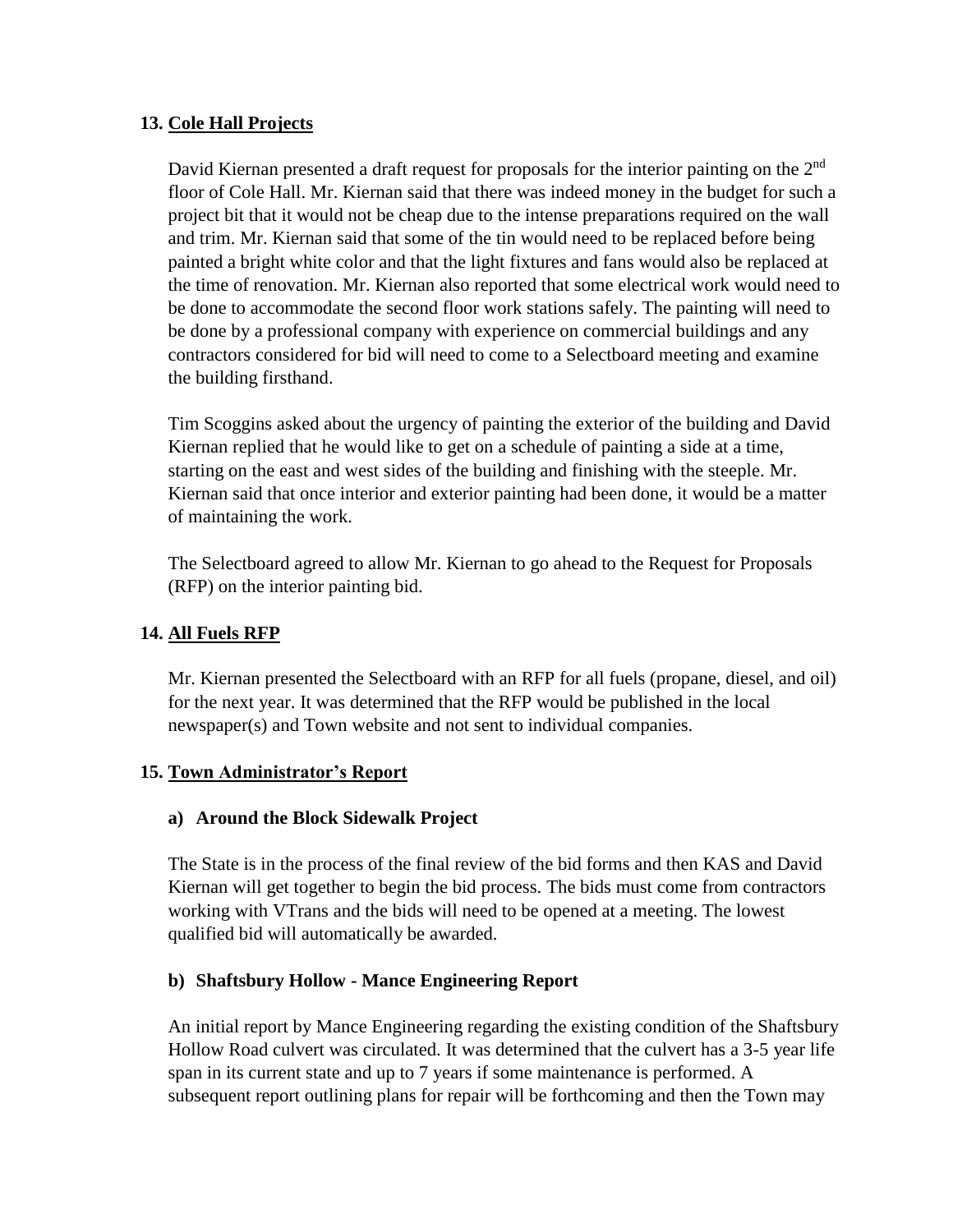apply for a grant. The initial existing conditions report did indicate that there are issues with the road being too narrow, with too much material packed at that particular location and low guardrails.

Tim Scoggins pointed out that the minimum expected lifespan of the culvert of 3 years was not much time.

## **c) Parker Water Wells – Howard Park**

[Note: at the previous Regular Meeting on March 7, 3026, the bid for the well drilling was awarded to Frost Wells but they could be accommodate the project in their spring schedule and the bid was subsequently awarded to Parker]

Mr. Kiernan report that Parker Water Wells would begin work on the drilling at Howard Park this week.

## **d) Summit Engineering BBR Grant Shaftsbury Hollow**

As discussed during the Road Foreman's Report, an engineer from Summit Engineering would be visiting the section above Dwyer's Camp on Shaftsbury Hollow Road on March 22, 2016. The engineer's report is expected by April  $15<sup>th</sup>$ , in time for the Town to apply for a grant for repairs.

Mr. Kiernan concluded his report by discussing the skating rink at the Cleveland Avenue Park. Mr. Kiernan reported that replacing the rink would cost between \$3,200-\$4,000 depending on the size of the rink but that the Town would need to gauge community interest before proceeding as maintenance of the rink is a concern.

Art Whitman said that he believed that the Norshaft Lions have the hardware for the rink but a new liner was needed. Again, maintenance was mentioned as a concern.

## **16. Other Business**

Mitch Race asked Art Whitman if the next Economic Development Meeting has been scheduled. Mr. Whitman replied that the  $4<sup>th</sup>$  Thursday of the month was not working out and that a new schedule was being considered.

## **17. Review of Action Items**

- Evaluate garage site
- Selectboard goals for the upcoming year